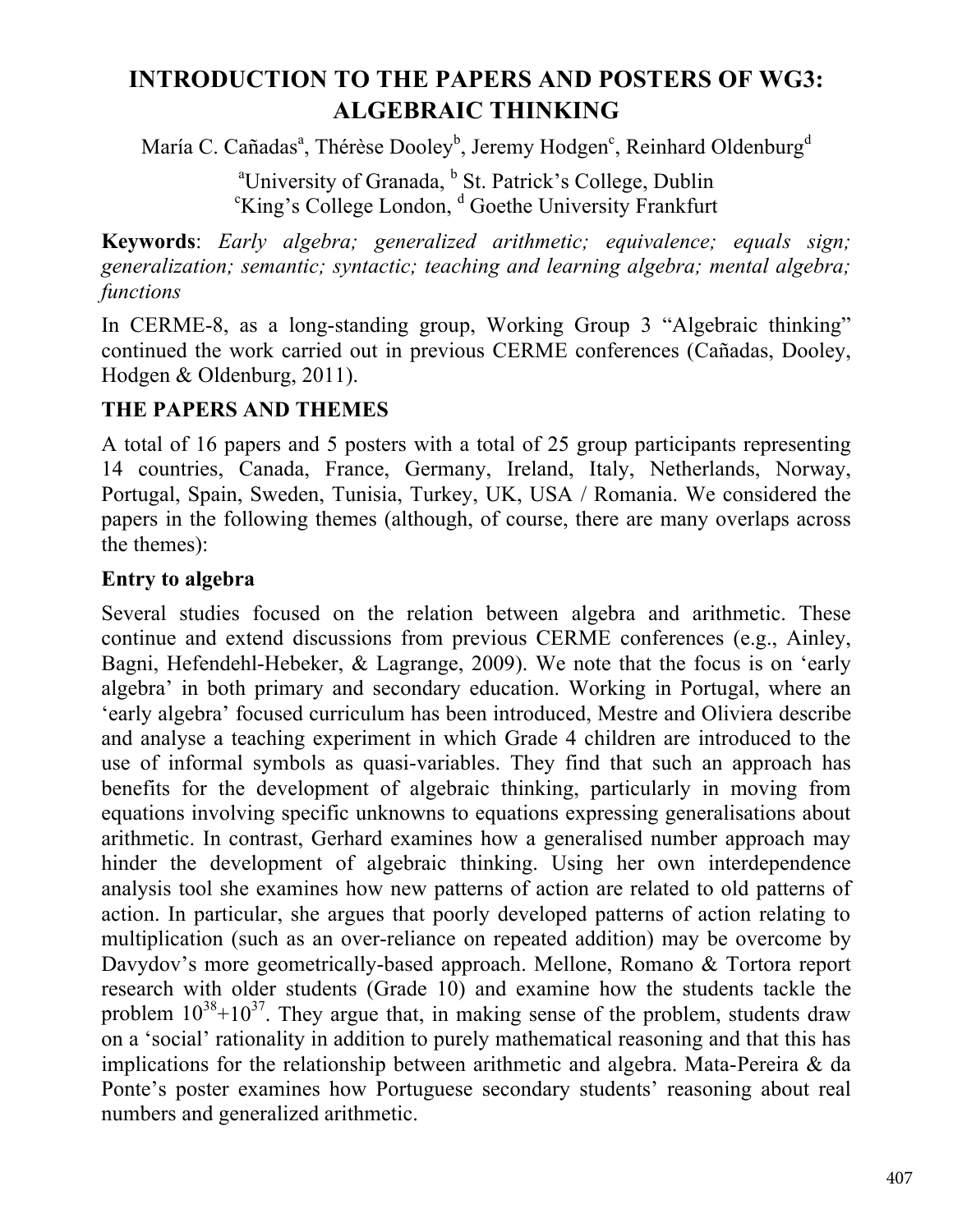# **Equivalence**

Several papers addressed issues relating to equivalence, perhaps reflected a general resurgence of interest in the field. Drawing on Frege, Pilet argues that the French curriculum places little explicit attention to the issues of equivalence and that this exacerbates students' conceptual difficulties. She analyses a learning situation designed to do this. Zwetzschler & Prediger argue that, whilst previous research has examined the learning of equivalence in transformational situations, little attention has been devoted to the equivalence of expressions in generational activities. In a case study designed to address this gap, they find two conceptual barriers to understanding: an over-emphasis on operational rather than relational meanings, and difficulties relating to the generality of variables and figures. Vieira, Palhares  $\&$ Gimenez report the findings of a pilot study that investigated Portuguese primary children's understanding of equality and the equal sign following the introduction of a new curriculum. Although the children in their study performed better than in previous studies of the equal sign, they suggest that their understanding of relational meanings and equivalence are nevertheless poor.

#### **Structural generalisation**

Unsurprisingly, generalization continues to be a theme of interest for WG3 participants. Måsøval analyses how two student teachers struggle to find an explicit general formula for a sequence. Using Brousseau, she shows how the milieu for algebraic generalisation is constrained both by the design of the task and by the teacher educator's (incorrect) presupposition of prior knowledge. Dooley examines the strategies that primary children (aged 9-10) in Ireland used when solving a quadratic problem and analyses how mediation by the teacher (and the children themselves) can enable young children to tackle relatively sophisticated algebraic problems. Postelnicu reports the results of two surveys examining secondary school and college students' difficulties with Cartesian representations of linear functions. She argues that the difficulties she finds are due to epistemological, rather than simply procedural, obstacles and these in turn relate to an overemphasis on geometric rather than analytic perspectives on slope and gradient. Rolfes, Roth & Schnotz's poster presents the early results of a teaching experiment aimed at improving secondary understanding of covariation of functions.

#### **The relationship between semantic and syntactic understandings**

Two papers focus on the relationship between syntactic and semantic understandings of algebra. Focusing on equations and inequations, Kouki & Chellougui discuss the difficulties that students encounter in mastering the syntactic rules of algebra and argue that both syntactic and semantic understanding is necessary for such mastery. Oldenburg, Hodgen & Küchemann examine whether these two aspects aspects of algebraic thinking, syntactic and semantic, can be distinguished empirically using test items. Although there are considerable difficulties in operationalizing the distinction using test items, their exploratory analysis suggests a fruitful line of analysis may be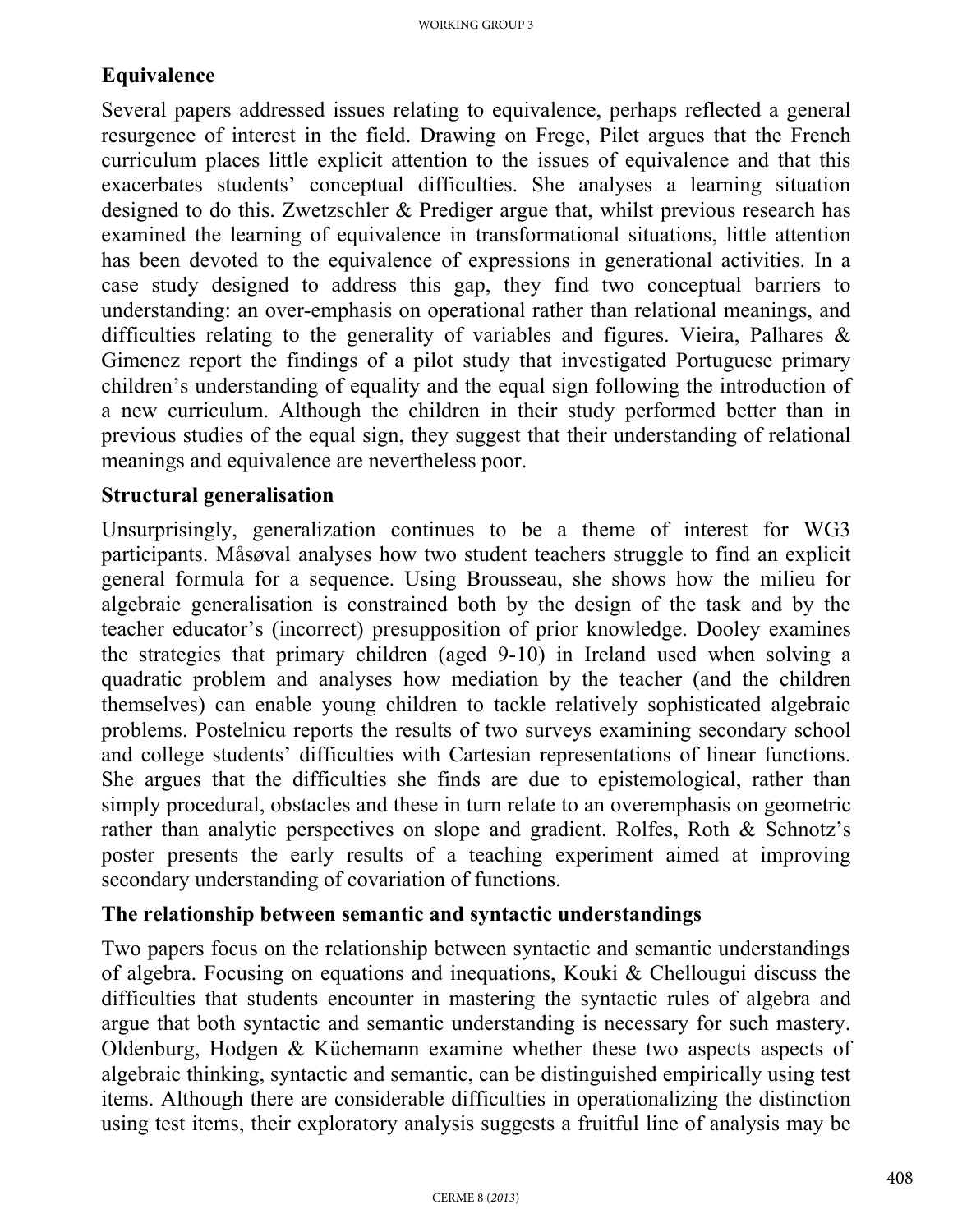to treat the semantic aspect as consisting of two sub-dimensions, based on whether one or many meanings or interpretations appear to be required.

#### **Teachers and teaching**

Several papers and posters address issues relating to teachers and the teaching of algebra. Kilhamn examines how two teachers enact the same teaching materials and finds that outwardly similar content is addressed differently. Although these differences at first appear subtle, the two teachers approaches tackle issues such as variable in radically different ways. Çelikdemir & Erbaş analyse TIMSS 2007 data on Turkish mathematics teachers' self-reported preparedness to teach school algebra, finding that they reported that they were less well prepared to teach algebra than their counterparts around the world. Sari & Özdemir report on the effects of a teaching intervention supporting metacognitive strategy use on improving Turkish seventh grade students' conceptual and procedural knowledge on algebraic expressions and equations. They find a significant difference between experimental and control groups in terms of gain scores on conceptual and procedural knowledge in favor of experimental group. Two posters, by Wathne and Röj-Lindberg, present the methodology and early findings of the VIDEOMAT, a video study of mathematics lessons in Finland, Norway, Sweden and the USA on the introduction to algebra.

#### **New directions**

Several papers address new directions for the Algebraic Thinking Working Group at CERME. Proulx reports on an exploratory study examining mental algebra. He argues that too little attention has been devoted to understanding mental mathematics activities with objects other than numbers and discusses its potential for algebra teaching and learning. In the only paper to directly address issues involving technology, Lagrange discusses the limitations of an exclusively functional approach to algebra. He argues that both experiencing covariation and bodily activity are crucial for students' understanding of functions, showing how this can be facilitated through the Casyopée environment. Kop's poster presents early data from a study of how expert mathematicians sketch graphs of functions.

#### **GENERAL REFLECTIONS**

As we observed in our CERME7 report, algebraic thinking is a "mature" sub-domain within mathematics education research (Cañadas et al., 2011). As a result, our group discussions touched on many familiar themes, including the recontextualisation of existing research, the need for both 'young' researchers and less developed communities to 'make it their own', the relationship between different theoretical approaches and the nature of algebra / algebraic thinking / algebra as an activity. But it was also exciting to revisit epistemological debates and the implications of these for the teaching and learning of algebra.